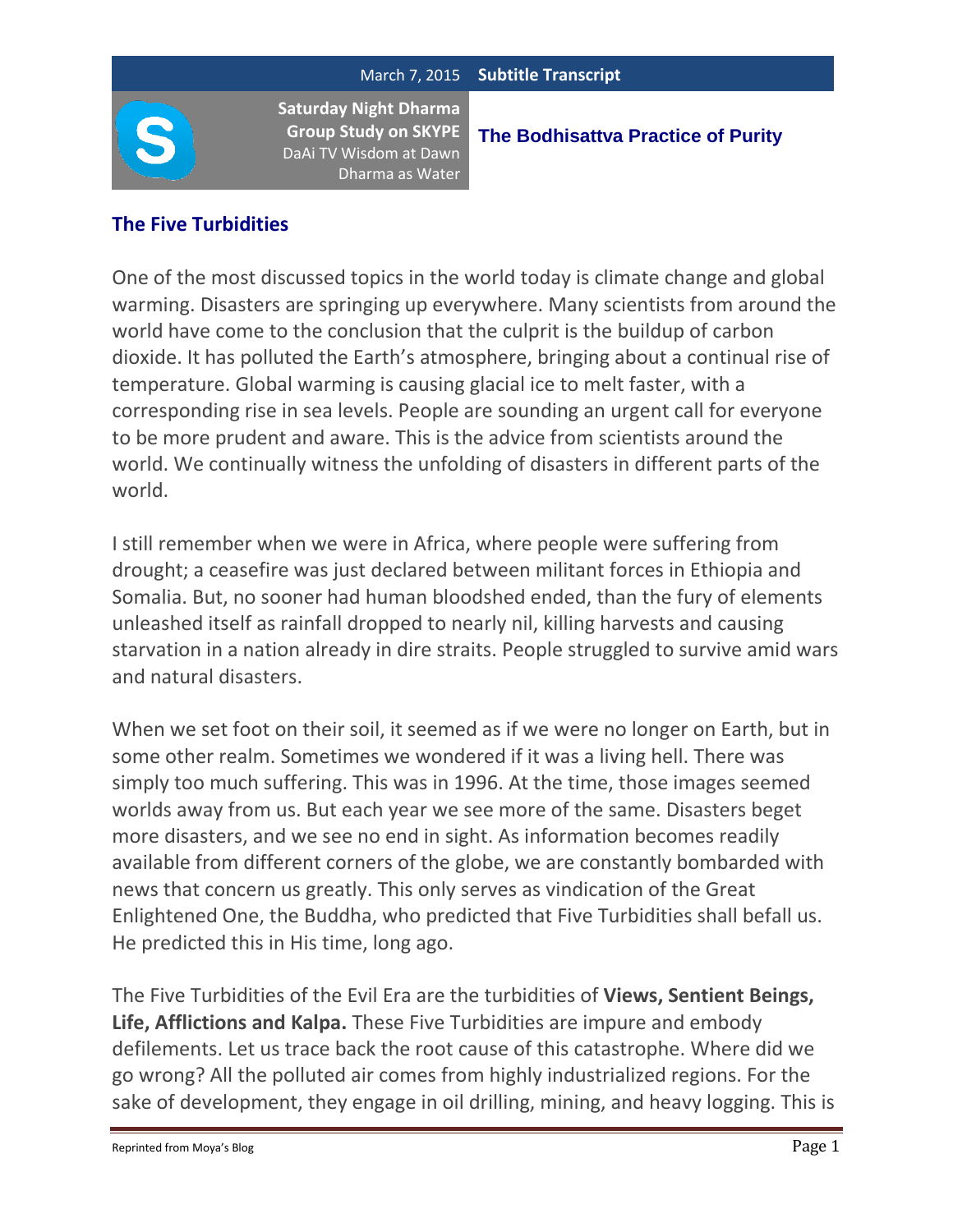

## **The Bodhisattva Practice of Purity**

common in developed countries, causing weather abnormalities and the greenhouse effect, etc.

On the other side, in the affected areas, such as Africa, there is so much grief and suffering. What karma did they commit to deserve such retribution? I do not think they are even capable of committing negative karma in this life. They are only suffering. In extreme hardship, one is creating neither good nor bad karma. Then why do they end up in a place with so much suffering? It is from their Circumstantial and Direct Retributions. They had no choice. Their birth place was surely not their choosing. However, their past negative karma unquestionably took them there. This is the reason we say, "Only karma follows us when we die." Bad karma plunges one into living hells. To be born in a place like that is pain beyond what words can describe. Some may doubt whether karma actually works that way. What about those evildoers who apparently are having a good life? If they created enough merits in their past lives to be born human, they may still enjoy a good life, without having to pay the price now. Merits from past lives can bear fruit I this one, allowing them to create more karma.

Will these blessings last forever? No. When good merits are exhausted, bad retributions will surface. Let us look at the United States. For a number of years now, they have sustained quite a few calamities. But have they come to any realizations? Alas, people seldom change. They suffer from the Turbidities of Sentient Beings and Views. Everyone had the view that industrial development was good for the economy. Is this always the right view? As mounting evidence has shown, it is not so. The 1997 Kyoto Protocol on climate change is a legallybinding environmental treaty, calling for reduction of greenhouse gases. But the U.S. failed to ratify it, because it depends on manufacturing. It is views like these that cause global warming. Mother Earth is not well, but there is still no definite plan of action. People do not see far enough ahead, but instead focus on immediate return, further exacerbating the problem. This is due to Turbidity of Views, which leads to Turbidity of Sentient Beings, who live unwholesome lives.

With the spike in population growth, there is a corresponding moral decline. Conflicts among people have intensified and worsened. So manmade disasters are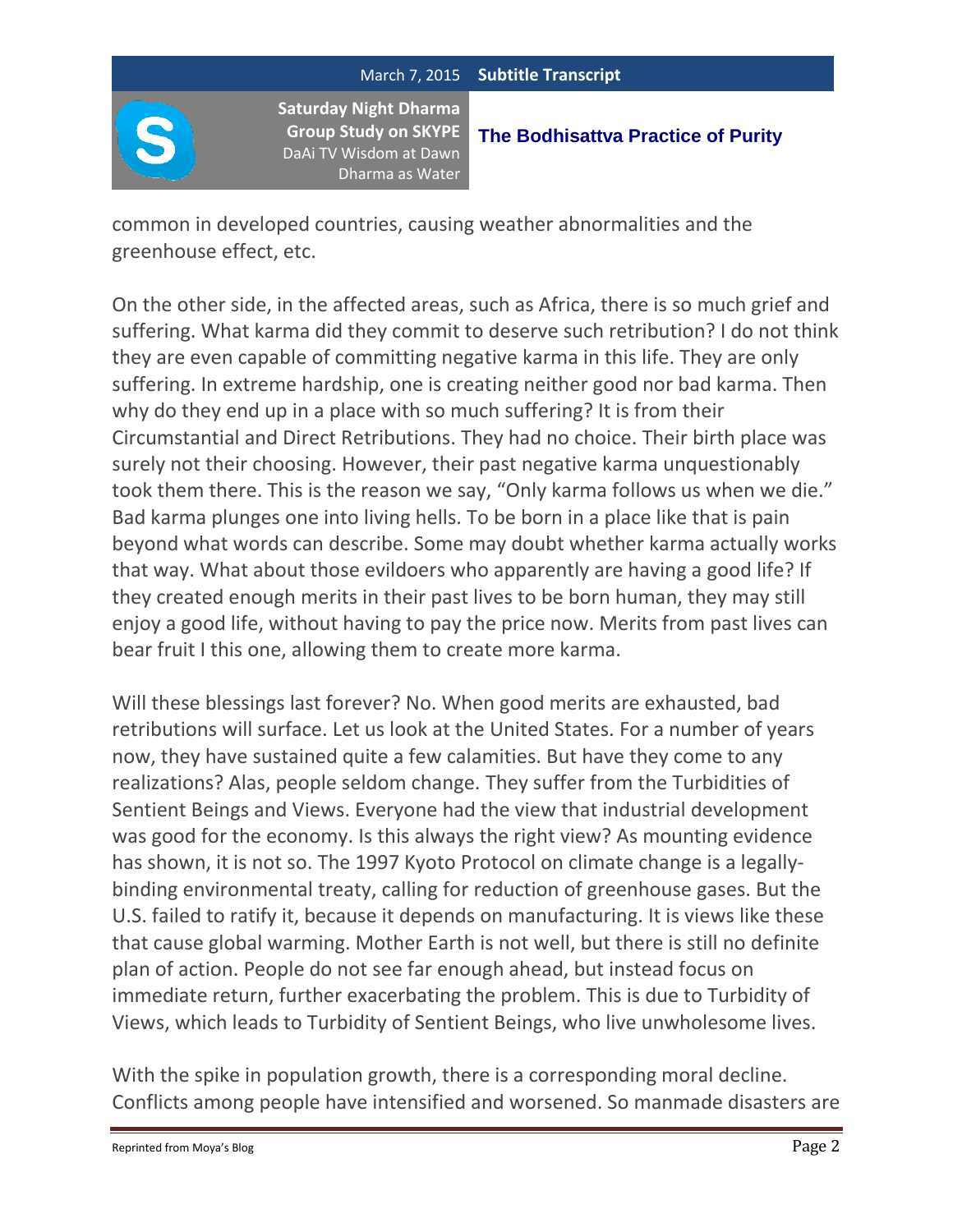

**The Bodhisattva Practice of Purity**

more severe than before.

People my age went through World War II. I was young at the time, but the memory of it is still fresh, as if it just happened. It was a horrendous war, especially right before the end when the atomic bomb was dropped. The atomic weapons we have now are tens of times more powerful and destructive. The fallout from World War II still contaminates our Earth. The radioactive dust has not totally dissipated yet. It is still in the air. Think about the future. If there is another world war what sort of warfare will it be? What will become of human beings? It is truly frightening. This is why Turbidities of Views, Sentient Beings and Afflictions will cause Turbidity of Life.

For a long time now I have been teaching about the Turbidity of Afflictions. There are afflictive emotions. Wrong views are also afflictions. The conflicts between sentient beings are also caused by afflictive emotions such as greed, anger, ignorance, arrogance, doubt. These emotions lead to chaos and disasters, and are endangering people's lives. So we call them Turbidities. The Buddha taught that wrong views, afflictive emotions, unwholesome beings and short life spans together become the Turbidity of Kalpa, a Kalpa of decay. These make up the Five Turbidities. When we reach the Kalpa of Decay, which we are actually in now, there are many conflicting views, strained human relations and afflictive emotions. They all become a threat to human life. This is where we are now.

A Kalpa is a long period of time. In that period of time, many things accumulate. Scientists around the world now clearly see that the problem lies with industrial pollution and waste, and massive human consumption.

**Turbidity of Views: Worldly people hold misguided views, do not abide by the right path, and are divided by differences.**

**Turbidity of Sentient Beings:**

**Worldly people are afflicted and evil. They are impure in body and mind, do not know truth and principles.**

**Turbidity of Affliction:**

**Worldly people are greedy and attached to personal love and desire. They are**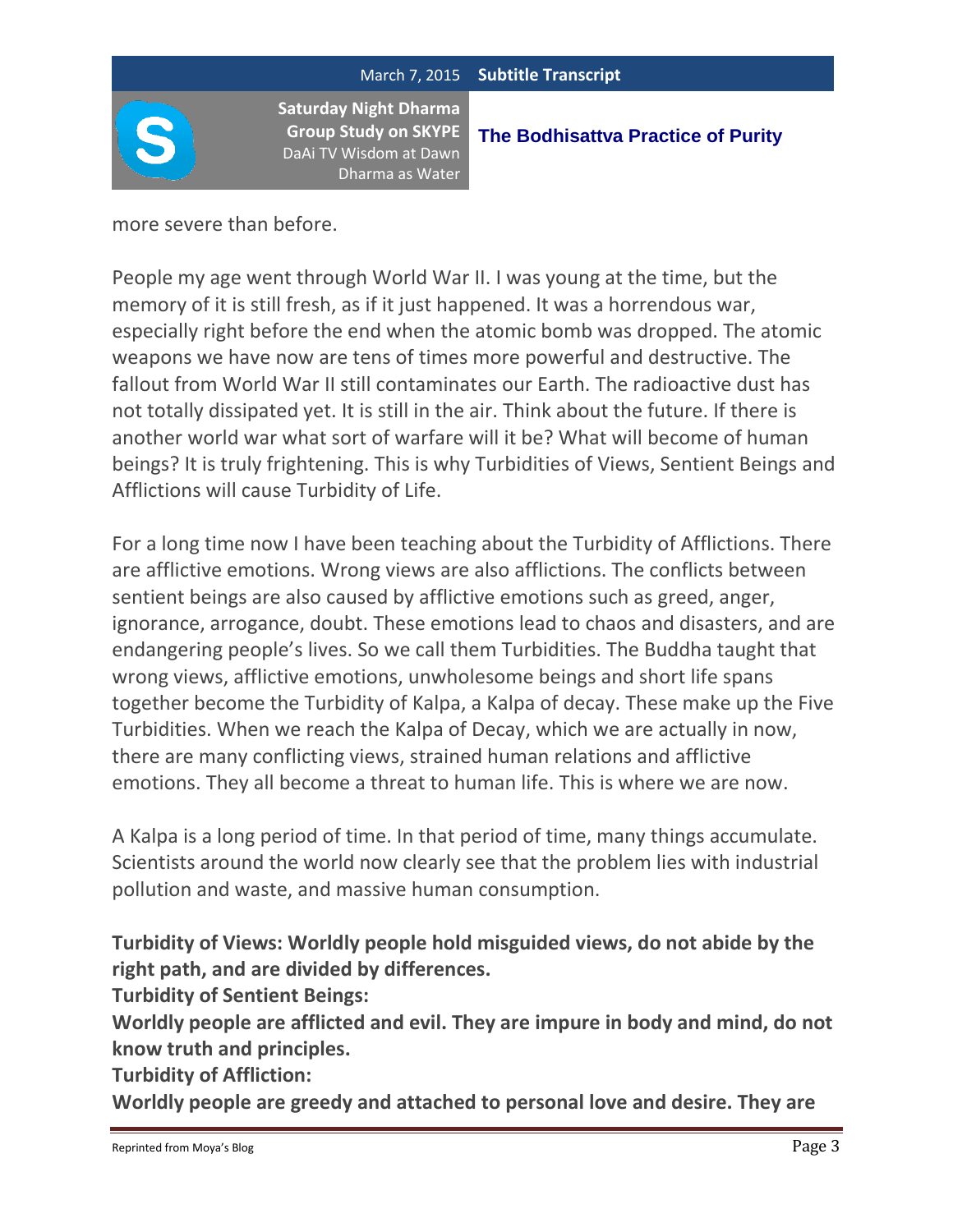

**full anger, vanity, hypocrisy and in constant conflict.**

**Turbidity of life:**

**with accumulating affliction, sentient beings are ill in body and mind, causing their lives to be shorter.**

**Turbidity of Kalpa :**

**Born in the Dharma-ending Age, with Major and Minor Three Calamities, sentient beings are without a day of peace.**

So, "in this Turbid Kalpa, Dharma is disappearing and living beings are heavily defiled." This is the era of degeneracy. Ethics and morality are neglected and, in essence, ignored. So now we are in the decay of the Turbid Kalpa. There is a near total disregard of morality. So, "living beings are heavily defiled", the defilements in their minds are getting worse. This sickness of the mind is spreading throughout the world. Mother Earth is not well. We are not well. From Beginningless Time until now, no one knows how long it has been. The Buddha, the Great Enlightened One, saw the world in cycles of growth and decay. When the Earth began to support life many sentient beings appeared. This went on for some time. Then as the human population grew, there was more destruction. This destruction comes from the Five Turbidities. Over a period of time, the first four Turbidities together form the Turbidities of kalpa. We are now in the midst of this kalpa.

The Buddha warned us about it. In the Turbid Kalpa, Dharma s neglected. For the past 2,000-plus years everything has continued to worsen. The magnitude of chaos and destruction is increasing. We are filled worries and trepidation. Since time immemorial we have become more and more wasteful.

Before, we drank filtered water from the river. Now we just turn on the faucet and pay no heed to conserving it. We went from torch, candle and oil lamp to electric light, and use air conditioning and heat. This is massive consumption of our available resources. When we deplete nature resources, we upset the balance of the Four Elements. We have been talking about the gradual imbalance of Earth, water, fire and wind. The Four Elements are not balances. The future we talked about is actually here now. There is drought, flood and epidemics of infectious